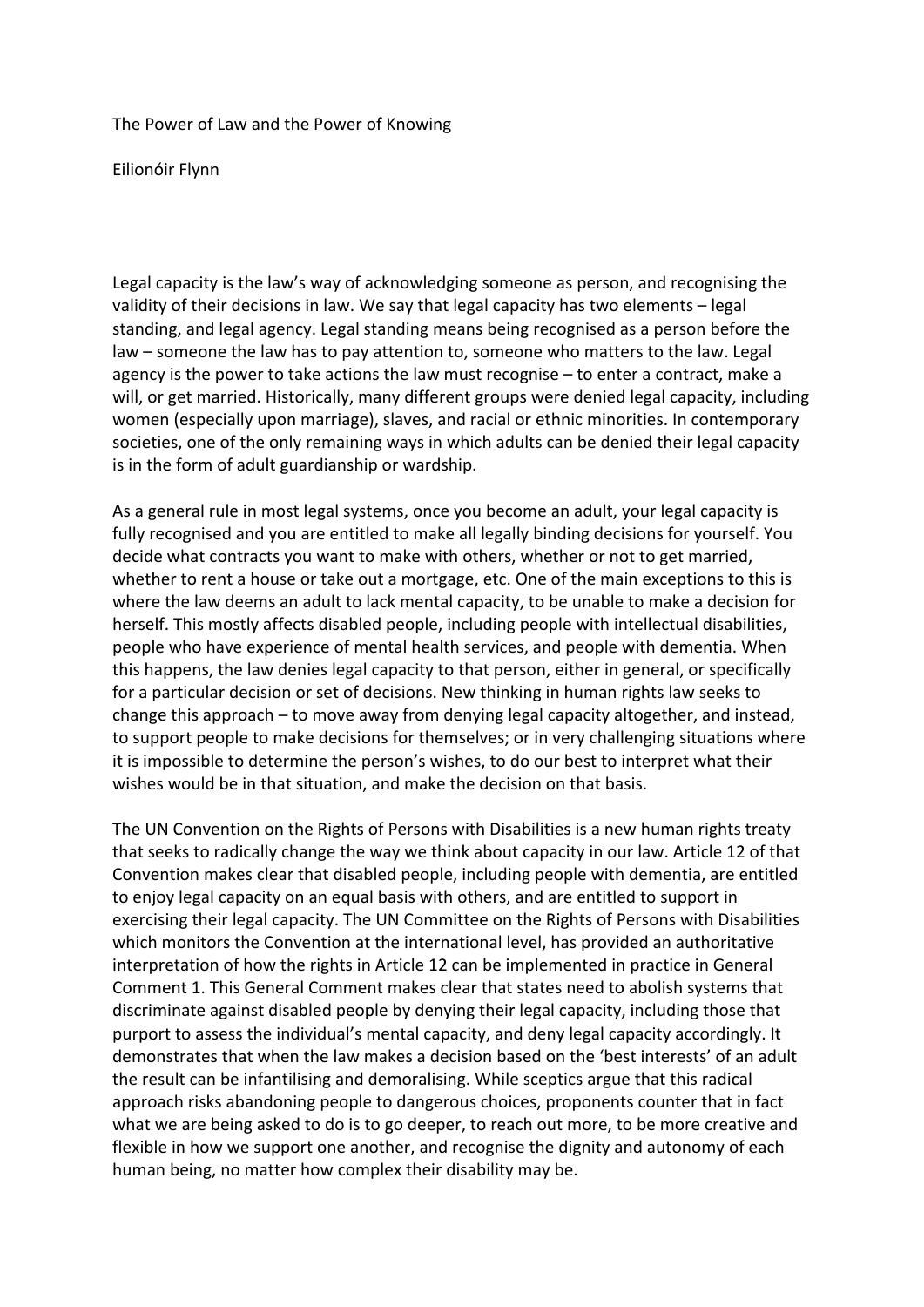In developing these new ideas about how the law can respond to people using support to make decisions, disabled people, and human rights experts, have worked together to demonstrate how flawed our current systems of adult guardianship or wardship are, and how they do not live up to their promise to protect people. Law likes bright distinctions and clear categories; it thrives on the fiction that we can know with certainty who has capacity for a particular decision at a particular moment in time, and who does not. But research, and life experience, shows us that determinations of capacity are far from certain and objective – they are subjective, and value-laden. So much depends on how, when, where and with whom the person's capacity is assessed. Even under the most supportive conditions, experts may disagree as to whether the person actually understands the 'reasonably foreseeable consequences' of their actions. Given this uncertainty, wouldn't it be better to focus not on some arbitrary distinction between having, and lacking capacity, but on understanding what the person actually wants, and trying to respect that wish as much as possible?

Our current law swoops in at a fixed point in time to determine capacity in a way that can dramatically alter the person's future and life choices – and this does not leave much room for grey areas where the person's wishes are unclear, where the person expresses conflicting preferences or where they are clear in their decision initially but subsequently change their mind. By contrast, laws based on a more supportive framework allow new and different possibilities. When we embrace the grey areas and uncertainty, our work to support people is challenging, but more honest, and more rewarding. Those who are sceptical of laws which recognise this supportive approach are concerned that supporters might exploit or take advantage of the person, but there are many ways to prevent this, and we must also acknowledge that the current systems have never succeeded in preventing exploitation.

We all want those we love to be safe and free from harm. Recognising the role of supporters in law can help to keep people safe – because we know from decades and centuries of legal interventions, that it is people who keep people safe, not the law. The more people that know us well, who understand our wishes, who know us through time and understand the choices and mistakes we've made, and continue to love and respect us, the safer we will be. The more supporters that are involved in the process of interpreting a person's wishes, the harder it is for any one individual to dominate the process or exploit the person. We all try to persuade those we love to make decisions we think will be good for them  $-$  but this is not the same as the law granting an individual power over another person to make that decision on their behalf, without their consent. That is not persuasion - it is legally sanctioned coercion. And more than that  $-$  it's a burdensome legal responsibility, which many people don't even want to have over those they care about in their lives.

Supporting people, not forcing them into decisions, fits more naturally with the ethics of care. But supporters need a safety net too – somewhere to turn for advice and guidance, to make sure they're not letting their impulse to rescue take precedence over their duty to listen, respect and support. Supporters need to be willing to be transparent and accountable, to share how they arrive at interpretations of the person's wishes, but they also need to be trusted by the legal system to do this vital, and delicate work. For too long,